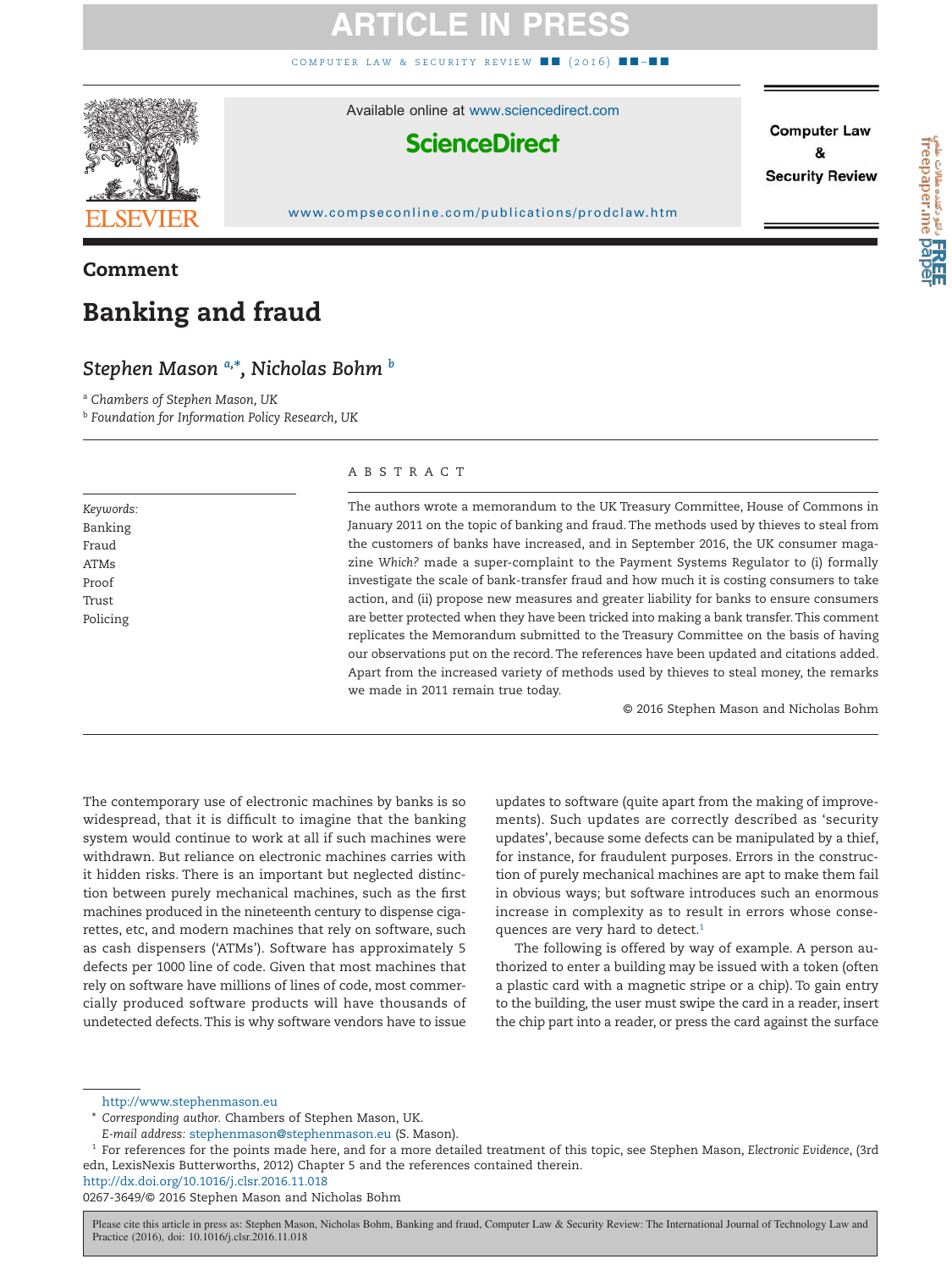of a reader located on a wall or door. They may also be required to insert a code. Given this technology, it is taken for granted that the communications between the various items of software prove that (i) the card is physically present, and (ii) that the person to whom the card was issued is the person who enters the building. This assumption can be corroborated by evidence that they used various machines (mainly computers) in the building for a number of hours before leaving. Whilst the evidence that the authorized user used a computer is not conclusive that the person was either physically in the building or used the machine, nevertheless there would be strong circumstantial evidence to indicate they were present in the building from the moment the card was swiped in the reader.

However, machines run by software and controlled by a bigger machine that is linked to all the machines in the building (controlling computers, readers on different doors, cctv, air conditioning systems, etc) are also often linked to the internet. If the machine and the networked machines are linked to the internet, it is possible that a third person from another country (for instance) might gain access to the system remotely by taking advantage of defects in the system's software and might manipulate the system to make it appear that a person has entered (or left) when they have not.

The point is this: the fact that the software on a reader adjacent to a door is recorded as having communicated with the software in the central computer to send a message that a particular card has been pressed or inserted into the reader does not prove that (i) the person whose card it was issued to was in physical possession of the card, nor (ii) that the card was physically present against the card reader to cause the software to send the message to begin with.

Contemporary banking systems operate on the basis of an association of links (some of which are very flimsy) that the banks themselves use to assume that either (i) their customer, or (ii) another person with the authorization of the customer, is at the ATM or a computer terminal when undertaking an on-line transaction. A bank can never know if their customer is the actual person at the ATM or computer terminal.<sup>2</sup> The bank *assumes* that the customer is at the ATM if (i) the software in their system communicates with the software linked to an ATM, that (ii) a card is apparently physically present in the ATM, and (iii) the software on the card communicates with the software in the ATM in an attempt to verify that the card is a genuine card, and (iv) the personal identity number (PIN) (one form of electronic signature $\mathrm{^3})$  if correct, is that of the customer. Banks use the evidence thus accrued to assess automatically whether to allow the transaction to take place. The problem is that banking systems are not perfect, and can be manipulated, but representatives from the banks and banking industry are on record as claiming over the previous 40 years that their systems are safe and cannot be broken into by malicious outsiders, only for each new item of technology that is introduced by the banking sector to be proven to be open to successful attack.

### **1. The law**

When a customer claims that money has been withdrawn from their bank account without their authorization, the legal issue is straightforward: whether the bank had the authority under its mandate from the customer to debit the account. Where a customer carries out a transaction at an ATM, for instance, the mandate will be fulfilled if the card issued to the customer and the correct PIN are entered in the machine by the customer. It is a primary issue whether the bank can prove that the customer or a person authorized by the customer authorized the withdrawal of the money, or that the carelessness or gross negligence of the customer enabled an unauthorized person to do so (where the mandate authorizes a debit on that basis).

#### *1.1. The burden of proof*

It is often suggested in the media that the burden of proof is on the customer to prove they did not withdraw the money. This is not correct. This has never been the legal position.

Prior to the Payment Services Directive and Payment Services Regulations 2009 (*SI 2009/209*) ('PSR'), it was for the bank, where it relied on the signature of the customer, to prove the signature was that of the customer if the customer did not accept the signature as their own. As a PIN is one form of electronic signature, the burden of proof has remained with the bank at all times. Under the new law, it is now for the bank to prove on the balance of probabilities that the card issued to the customer was inserted into the ATM by the customer or by a third party with their authority, and that the PIN was entered by the customer or by a third party with their authority. Article 59(1) of the Payment Services Directive<sup>4</sup> (regulation 60 of the PSR) provides that where a user denies effecting or authorizing a transaction, it is for the bank to prove that the payment transaction was authenticated, accurately recorded, entered in the accounts, and not affected by a technical breakdown or some other deficiency.

### *1.2. Evidence*

In the case of *Job v Halifax PLC* (not reported) Case number <sup>2</sup> Stephen Mason and Timothy S. Reiniger, "Trust" Between Ma-<br>2 Stephen Mason and Timothy S. Reiniger, "Trust" Between Ma-<br>2 BQ00307,<sup>5</sup> Mason argued on Mr Job's behalf that the bank had

<span id="page-1-0"></span>chines? Establishing Identity between Humans and Software Code, or whether You Know It Is a Dog, and if so, which Dog?' *Computer and Telecommunications Law Review*, 2015, Volume 21, Issue 5, 135– 148.

<span id="page-1-1"></span><sup>3</sup> For electronic signatures, see Stephen Mason, *Electronic Signatures in Law* (4th edn, Institute of Advanced Legal Studies for the SAS Humanities Digital Library, School of Advanced Study, University of London, 2016); *Lorna Brazell, Electronic Signatures and Identities Law and Regulation*, (2nd edn, Sweet & Maxwell, 2008).

<span id="page-1-2"></span><sup>4</sup> Directive 2007/64/EC of the European Parliament and of the Council of 13 November 2007 on payment services in the internal market amending Directives 97/7/EC, 2002/65/EC, 2005/60/EC and 2006/48/EC and repealing Directive 97/5/EC (Text with EEA relevance), OJ L 319, 5.12.2007, p. 1–36.

<span id="page-1-3"></span><sup>5</sup> The judgment is reproduced in full in the *Digital Evidence and Electronic Signature Law Review* 6 (2009) 235–245.

Please cite this article in press as: Stephen Mason, Nicholas Bohm, Banking and fraud, Computer Law & Security Review: The International Journal of Technology Law and Practice (2016), doi: 10.1016/j.clsr.2016.11.018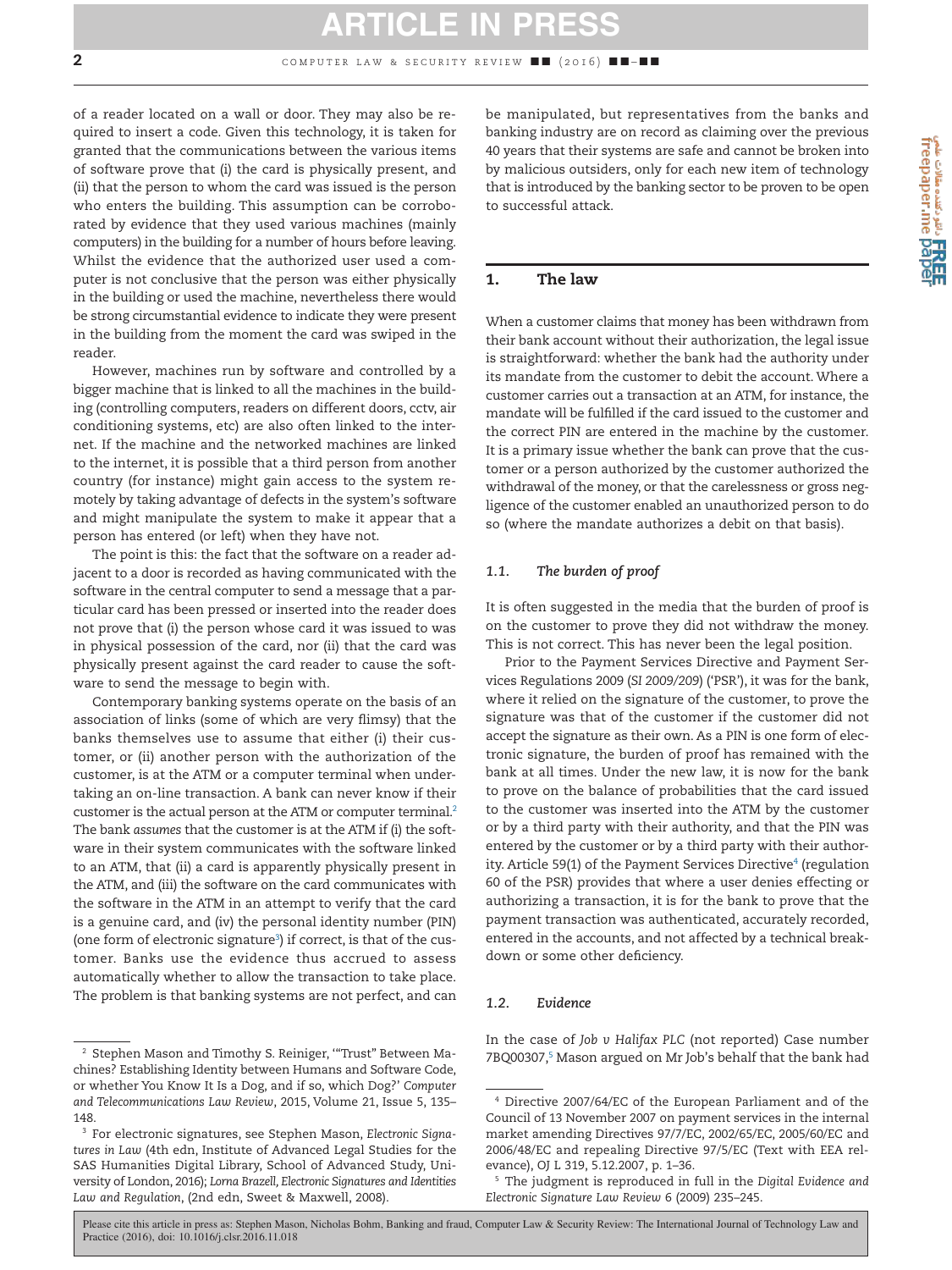# **ARTICLE IN PRE**

 $COMPUTER$  LAW & SECURITY REVIEW  $\blacksquare$   $(2016)$   $\blacksquare$   $\blacksquare$   $\blacksquare$ 

to produce evidence of the trail of communications between the various items of software associated with the transactions in dispute. The learned county court judge rejected this. However, the position has changed, and where the customer does not accept they authorized the transaction, article 59(2) of the Payment Services Directive (regulation 60 of the PSR) provides that the use of a payment instrument (that is, the card issued to the customer by the bank) is not in itself necessarily sufficient proof either that: (i) the transaction was authorized by the customer, or (ii) that the customer acted fraudulently, or (iii) the customer failed with intent or gross negligence to fulfil one or more of his obligations under Article 56.

Regulation 60 of the Payment Services Regulations now provides that it is for the bank to provide a complete chain of evidence to prove their case: beginning with the records of the ATM, any communications systems used between the ATM and the bank back-end systems, and the processing of the data in the bank's systems.<sup>6</sup> So much the better; but the introduction of these more detailed requirements will still not be sufficient to protect the customers of the banks, however, if the general rule continues to be applied that machines may be assumed to work correctly. Such a rule effectively negates the requirement for evidence that systems are in fact working correctly, thereby ignoring the vulnerability of commercial software.

### *1.3. The card*

One problem relating to the nature of the evidence is the card issued to the customer by the bank. The customer is almost always told by an employee or agent of the bank to destroy the card when the customer has cause to make a complaint. The card includes an Application Transaction Counter ('ATC'). The ATC is increased by one each time a transaction takes place. A test of the card will help to determine whether the ATC has been increased, and the test can enable a comparison of the transactions recorded on the customer's statements to establish whether there are any discrepancies. This is important evidence, and can help demonstrate whether the customer is telling the truth when they assert that they were not responsible for the disputed transaction. As a direct result of the bank telling the customer to destroy their card, the bank deliberately requests the destruction of evidence, knowing that legal proceedings may be taken by the customer to recover the money. For this reason, a bank can be held in contempt of court where such advice is given and acted upon. That banks issue such instructions to the customer is of utmost concern, because many customers destroy their cards when given such instructions by their bank, only to learn much later that the information on the card could have demonstrated that they were telling the truth.

### **2. The reporting regime**

Since April 2007 (Home Office Counting Rules for Recorded Crime, Fraud and Forgery), consumers have been compelled to report fraud to their bank, and not to the police. If the bank determines that the customer was responsible for the withdrawal (or somebody authorized by them, or they were negligent), then the bank will not reimburse the customer. The customer can then complain to the police, but all the police will invariably do is give the customer a crime report number, and refuse to take any further action.

The reasons why the police do not tend to take action seem to be: (i) the high number of cases reported, (ii) the time, expense and expertise necessary to follow up such a complaint, and (iii) the apparently low importance attached to such crimes.

### **3. The reaction of the banks to the customer**

When a customer complains to a bank about unauthorized withdrawals, some banks act with commendable speed and within the law. The legal position is set out by regulation 61 of the PSR, that is (subject to regulations 59 and 60) the bank must immediately refund the amount of the unauthorized payment transaction to the customer, and where applicable, restore the account to the state it would have been in had the unauthorized payment transaction not taken place. Unfortunately, there are a number of banks which do not comply with this requirement, and undertake what they call an 'investigation', only to inform the customer that as far as the bank is concerned, the withdrawal was carried out by the customer. The customer then in practice has to gather evidence to prove they were *not* responsible for the transaction.

### **4. Financial Ombudsman Service**

It appears from the evidence that we have seen of how complaints are adjudicated by the Financial Ombudsman Service by people that have had money stolen from their accounts, that employees working for this authority have no understanding of the technical issues relating to digital evidence, nor do they appear to understand that it is for the bank to prove it did not let a thief steal its customer's money. Even when evidence from witnesses is put forward by the customer to demonstrate that they were not in the vicinity of an ATM when money was withdrawn, adjudicators at the Financial Ombudsman Service continue to accept the evidence provided by the bank. Often the bank will merely assert that because they claim the chip was read, it therefore follows that the customer was responsible for taking the money. It seems that adjudicators at the Financial Ombudsman Service tend to agree with the banks. The Service does not obtain evidence from the bank about the transaction in question to enable the customer to submit it to an appropriate expert for evaluation. It provides an inadequate protection for bank customers with disputed transactions.

<span id="page-2-0"></span><sup>6</sup> This is in line with the list of evidence set out by the Supreme Court of Lithuania in the case of Ž.Š. v Lietuvos taupomasis bankas, Civil case No. 3K-3-390/2002, Supreme Court of Lithuania, translated by Sergejs Trofimovs, *Digital Evidence and Electronic Signature Law Review* 6 (2009), 255–262.

Please cite this article in press as: Stephen Mason, Nicholas Bohm, Banking and fraud, Computer Law & Security Review: The International Journal of Technology Law and Practice (2016), doi: 10.1016/j.clsr.2016.11.018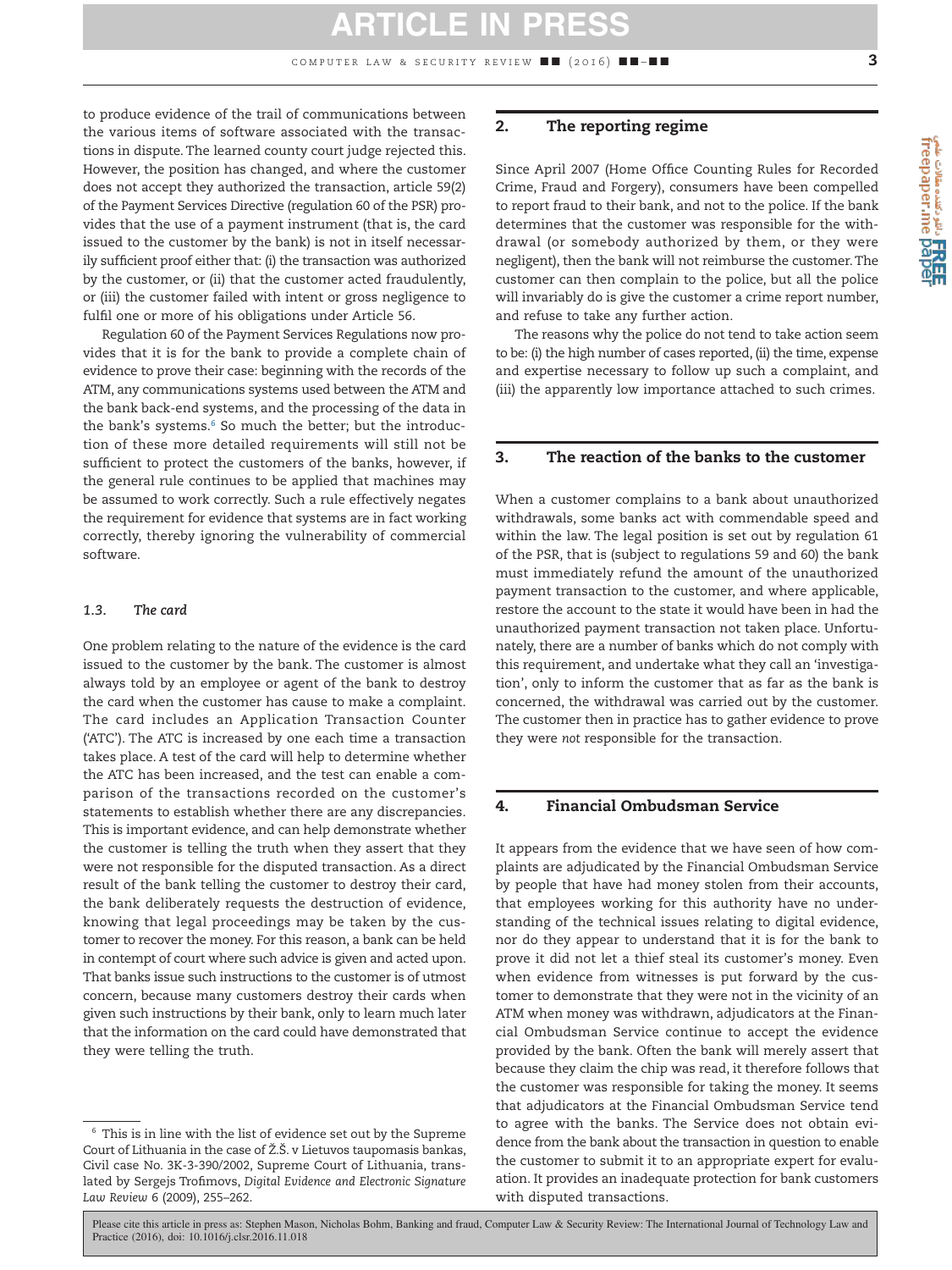### **5. In our view, the following action should be considered if this issue is to be taken seriously**

The government must change the rules for reporting and dealing with theft from banks accounts (either via ATMs or online), and for providing accurate figures for theft and fraud. At present, the only figures given for losses are those provided by Financial Fraud Action UK (previously UK Payments Administration Limited). These figures are not very clear and lack transparency. For instance, where a bank declines to refund a customer, the money in dispute is not considered by the bank as a loss, which means the loss is not reported to Financial Fraud Action UK, and is not included in the overall figures produced by this agency. The amount of money that might be in dispute may be considerable, and the figures given by the Financial Fraud Action UK are highly likely to be inaccurate for this reason.<sup>7</sup>

Police forces must have more funding to train police officers in digital criminal activities. It is crucial for the authorities to acknowledge that education, training and the provision of appropriate information technology to the police in respect of these crimes is essential. The failure to understand this fundamental point in the twenty-first century means that criminals will continue to be successful in stealing money.

The banks must put more robust methods in place to provide for the security of customers' accounts. They will not do so without the necessary incentive; and while they can pass the loss to their customers, they lack that incentive. The authorities appear to regard banking security as a matter for the banks. This approach worked well enough when a bank robbery meant that the bank lost money: it is up to the bank to decide how much to spend to protect itself from loss.<sup>8</sup> But modern banking is different: now bank robberies are electronic, and banks can protect themselves from loss by allowing it to fall on their customers by relying on the willingness of the law to presume that their systems are working correctly. In these new circumstances, banks can no longer be the judges of how to prevent fraud, because it is not them but their customers who carry the risk. This places wholly new demands on the competence of bank regulators, and it is not clear either that they recognize this or that they possess the necessary skills.

Consideration must be given to the general rule that machines may be assumed to work correctly. This rule ignores the susceptibility of commercial software to being manipulated successfully to the detriment of the customer[.9](#page-3-2)

#### **6. Further comments**

Crime relating to bank accounts is complex. Unfortunately, the banking sector and police are, in general terms, treating this problem simplistically.<sup>10</sup>

Some indication of the scale and importance of the issue can be derived from the case of *R v Bunu.* It was heard at Hull Crown Court in July 2008. Not guilty pleas were entered and a 5–6 day trial ensued. The accused was found guilty of conspiracy. Media reports indicate that when he was arrested, police officers recovered details of more than 1900 accounts (some on a laptop), eight false cash point fronts, detailed lists of supermarkets around the country, card-cloning devices and between £3000 and £4000 in cash. The fingerprints of the accused were found on tape used to stick the false fronts on cash machines. It was estimated that about £43,000 was stolen, but it could have around £1.1m if they had used all of the 2000 sets of details they had obtained. In four months, two thieves obtained details from more than 2000 victims and cloned them on to loyalty cards, writing the PINs on the signature strips. They then travelled around the country to withdraw up to £500 a time with each card and using different cash points to avoid detection.<sup>11</sup>

Apart from the importance of this case as a demonstration of how easy it is for criminals to steal from banks using ATMs, there is a more telling point. In discussing the case after the conviction and sentence with one of the lawyers, it became clear that there was no indication by the banks or the prosecution as to whether each of the customers whose account details had been obtained by the thieves had been informed that their accounts had been compromised. Conceivably, customers might have had money stolen from their account by way of ATMs, but the banks might have asserted that it must have been the customer who made the withdrawals, even though it might have been because of the actions of Bunu and his accomplices. In this respect, it ought to be a requirement for the crown or the police or the banks, or all of these agencies, to inform the customers that their accounts have been compromised (unless this occurs in any event).

<span id="page-3-0"></span><sup>7</sup> Roger Porkess and Stephen Mason, 'Looking at debit and credit card fraud', *Teaching Statistics*, Volume 34, Number 3, Autumn 2012, 87–91 (This article was awarded the G Oswald George prize for 2012). For a translation into German, see Betrug mit Kundenkarten und Kreditkarten, Stochastik in der Schule 34 (2014) 2, S. 15–18).

<span id="page-3-1"></span><sup>8</sup> Banks and their customers are debtors and creditors. Although it is commonplace to speak of 'my money in the bank', and indeed hallowed by the Companies Acts to include an entry in a company's accounts for 'cash at bank', the cash actually held by a bank belongs to the bank, not its customers. The customers' only assets are their debt claims against the bank (if their accounts are in fact in credit). So when cash is stolen from a bank, it is the bank's cash, and the bank suffers the loss – the customers are not affected (unless the loss brings down the bank, of course).

<span id="page-3-2"></span><sup>&</sup>lt;sup>9</sup> Stephen Mason, 'Electronic evidence: A proposal to reform the presumption of reliability and hearsay', [2014] 30 *Computer Law and Security Review* Issue 1 (February 2014), 80–84.

<span id="page-3-3"></span> $^{\rm 10}$  Maryke Silalahi Nuth, 'Unauthorized use of bank cards with or without the PIN: a lost case for the customer?' *Digital Evidence and Electronic Signature Law Review* 9 (2012) 95–101.

<span id="page-3-4"></span><sup>&</sup>lt;sup>11</sup> This case was not reported, and the media reports of this case no longer appear to be live. For reports of similar reported cases, see Stephen Mason, 'Electronic banking and how courts approach the evidence', [2013] 29 *Computer Law and Security Review*, Issue 2 (April 2013), 144–151.

Please cite this article in press as: Stephen Mason, Nicholas Bohm, Banking and fraud, Computer Law & Security Review: The International Journal of Technology Law and Practice (2016), doi: 10.1016/j.clsr.2016.11.018